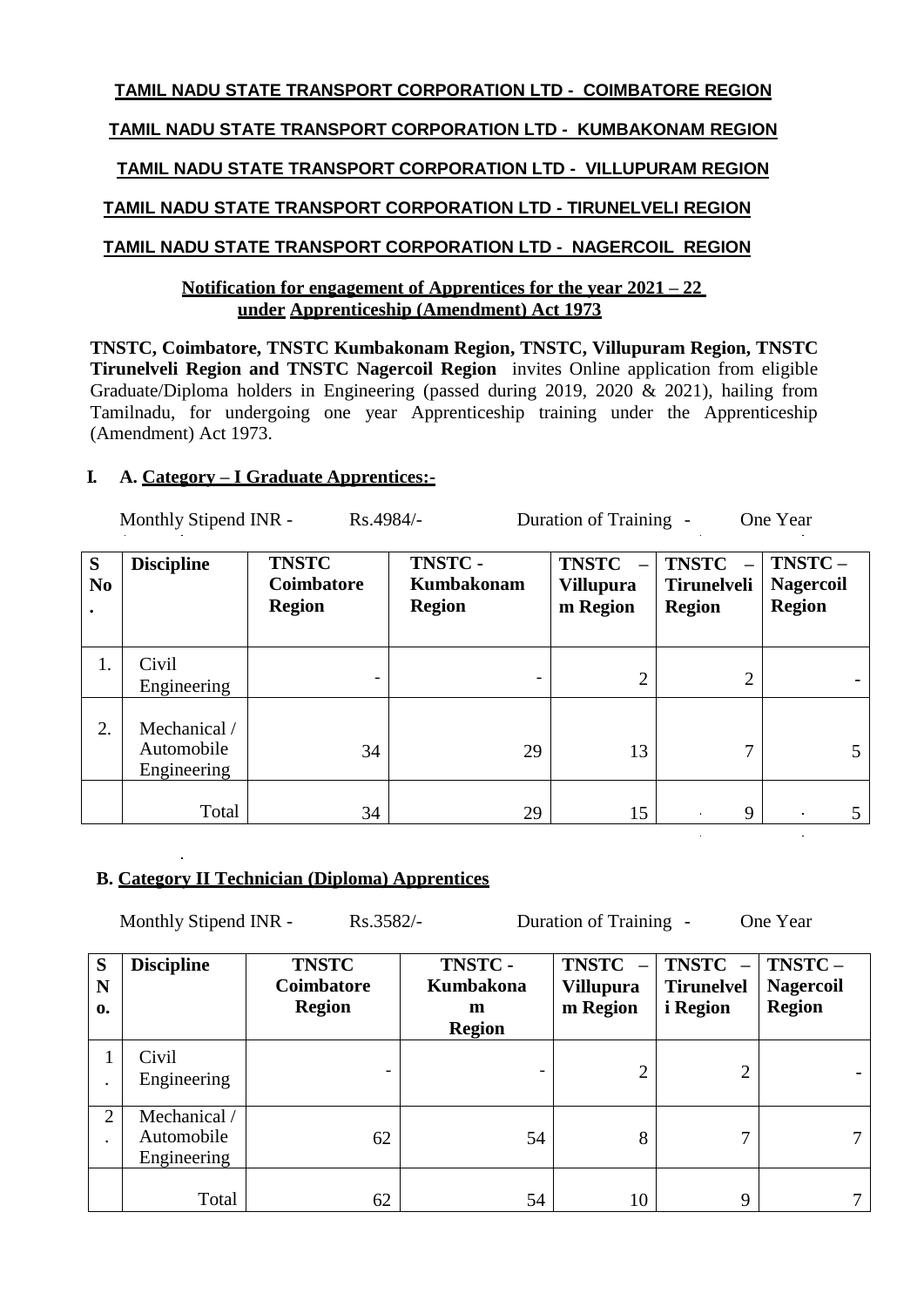### **II. MINIMUM EDUCATIONAL QUALIFICATIONS:**

#### **A. Category – I Graduate Apprentices:-**

- A Degree in Engineering or Technology with First Class granted by a Statutory University in relevant discipline.
- $\Box$  A Degree in Engineering or Technology with First Class granted by an Institution empowered to grant such degree by an Act of Parliament in relevant discipline.
- $\Box$  Graduate examination with First Class of Professional bodies recognized by the State Government or Central Government as equivalent to above.

#### **B. Category – II Technician (Diploma) Apprentices:-**

- A Diploma in Engineering or technology with First Class granted by a State Council or Board of Technical Education established by a State Government in relevant discipline.
- $\Box$  A Diploma in Engineering or Technology granted with First Class by a University in relevant discipline.
- $\Box$  A Diploma in Engineering and Technology with First Class granted by an Institution recognised by the State Government or Central Government as equivalent to above.

#### **III. AGE:**

Age limit will be followed as per Apprenticeship Rules.

#### **IV. RESERVATION OF VACANCIES:**

Guidelines under Apprentices Act on Reservation for SC/ST/OBC/PwD will be followed. Those who are claiming reservation under SC/ST/OBC/PwD shall provide certificate as per Government standard format, failed which their claim for reservation will be considered as 'General' category only. If BC/MBC candidates claiming OBC (Non-creamy layer) category, they should bring OBC (NCL) certificate as per the approved (OBC - NCL) format from the certificate issuing authority.

#### V. **MINIMUM PHYSICAL STANDARDS**:

As prescribed in Clause 4 of the Apprenticeship Rule 1992, and amendments thereof if any.

#### **VI. DURATION OF TRAINING:**

The duration of Apprenticeship training will be for a period of one year as per Apprenticeship (Amendment) Act 1973.

#### VII. **PREVIOUS TRAINING/EXPERIENCE**:

Candidates who have already undergone or are currently undergoing apprenticeship under Apprenticeship (Amendment) Act 1973, and/or having one year or more experience are **not eligible to apply**.

#### **VIII. SELECTION PROCEDURE:**

Board of Apprenticeship Training (SR) is interested with the task of preparation of shortlist from the online application data. Shortlisting of candidates will be done based on the percentage of marks obtained in the basic prescribed qualification as applicable to the respective disciplines. Shortlisted candidates shall be intimated through their registered Email id. Shortlisted candidates have to appear for Certificate Verification at Chennai.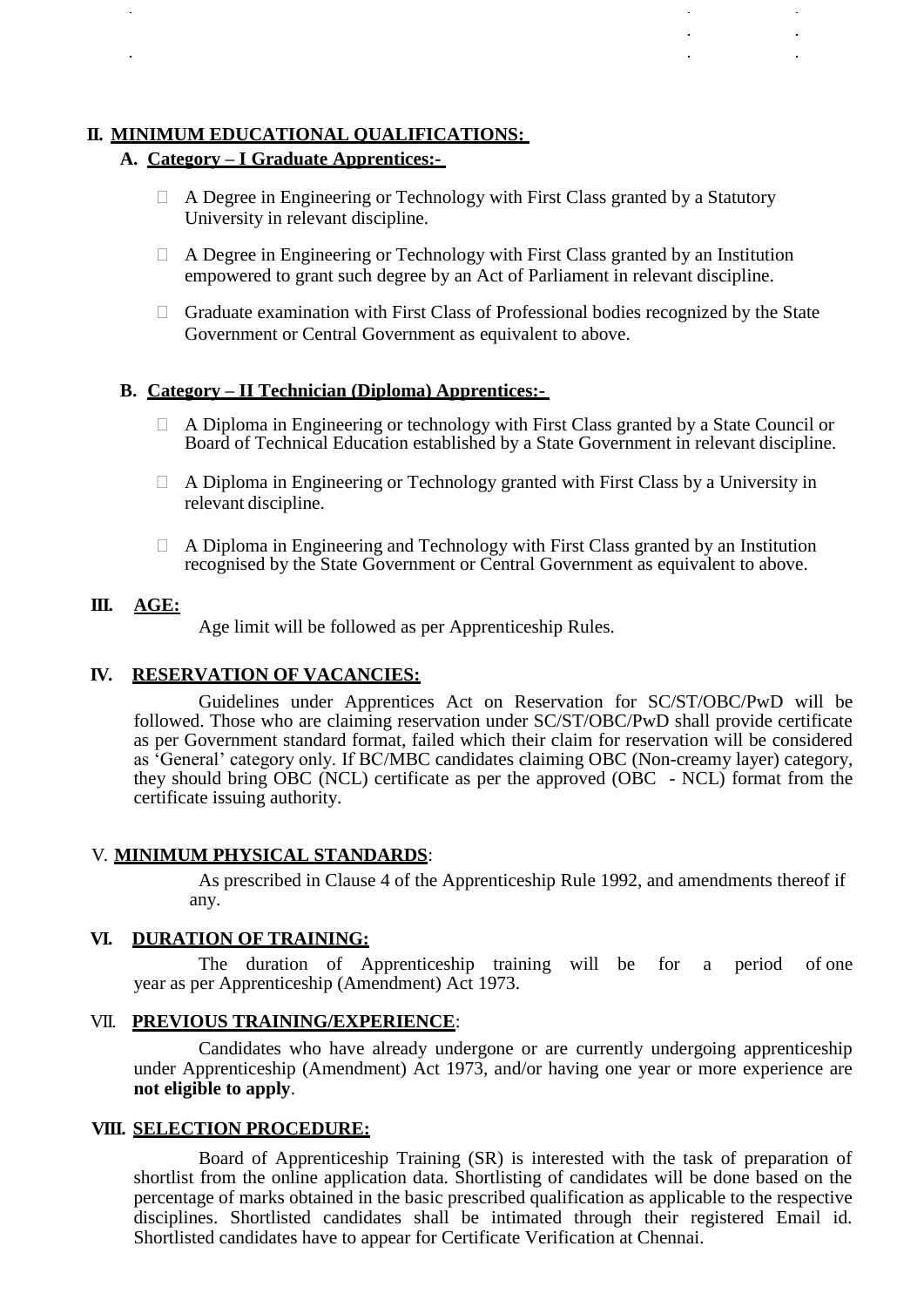### IX. **PROCEDURE FOR REGISTRATION AND SUBMISSION OF APPLICATION FOR**

Tamilnadu State Transport Corporation Ltd – Coimbatore Region (STNCOS000001) Tamilnadu State Transport Corporation Ltd – Kumbakonam Region (STNTJS000003) Tamilnadu State Transport Corporation Ltd – Villupuram Region (STNVLS000003) Tamilnadu State Transport Corporation Ltd – Tirunelveli Region (STNTIS000008) Tamilnadu State Transport Corporation Ltd – Nagercoil Region (STNKKS000001)

**Note: Candidates willing to apply the above TNSTC (CBE/ KUM/ VPM/ TNV/NGL) establishments need to select "BOARD OF APPRENTICESHIP TRAINING (SOUTHERN REGION)"** and apply through online portal**.** (No need apply to individual establishment name).

| For students who have already enrolled in<br>the National Web Portal and having login<br>details | For students who have not so far enrolled in<br>the National Web Portal |
|--------------------------------------------------------------------------------------------------|-------------------------------------------------------------------------|
| <b>Please note: After verification of student</b>                                                | Step 1:                                                                 |
| enrolment by BOAT (SR), a student can able                                                       | a. Go to www.mhrdnats.gov.in                                            |
| to login and apply                                                                               | b. Click Enroll                                                         |
|                                                                                                  | c. Complete the application form                                        |
| Step 1:                                                                                          | d. A unique Enrolment Number for each                                   |
| a. Login                                                                                         | student will be generated.                                              |
| b. Click Establishment Request Menu                                                              | Please note: Please wait for atleast one day for                        |
| c. Click Find Establishment                                                                      | enrollment verification and approval. After this                        |
| d. Upload Resume                                                                                 | student can proceed to Step 2.                                          |
| e. Choose Establishment name                                                                     |                                                                         |
| f. Type "BOARD OF APPRENTICESHIP                                                                 | Step 2:                                                                 |
| TRAINING (SOUTHERN REGION)" and                                                                  | a. Login                                                                |
| search [STNCHC000041]                                                                            | b. Click Establishment Request Menu                                     |
| g. Click apply                                                                                   | c. Click Find Establishment                                             |
| h. Click apply again.                                                                            | d. Upload Resume                                                        |
|                                                                                                  | e. Choose Establishment name                                            |
|                                                                                                  | f. Type "BOARD OF APPRENTICESHIP                                        |
|                                                                                                  | <b>TRAINING (SOUTHERN REGION)" and</b>                                  |
|                                                                                                  | search [STNCHC000041]                                                   |
|                                                                                                  | g. Click apply                                                          |
|                                                                                                  | h. Click apply again                                                    |

#### X **TRAVEL EXPENSES:** No TA / DA will be paid for attending certificate verification.

- XI **BOARDING/LODGING:** No boarding or lodging expenses are admissible
- XII. Upon completion of the Apprenticeship period,

Tamilnadu State Transport Corporation Ltd – Coimbatore Region Tamilnadu State Transport Corporation Ltd – Kumbakonam Region Tamilnadu State Transport Corporation Ltd – Villupuram Region Tamilnadu State Transport Corporation Ltd – Tirunelveli Region Tamilnadu State Transport Corporation Ltd – Nagercoil Region

shall have **NO** obligation to offer employment to such apprentices nor can an apprentice claim right for employment on the grounds of completion of Apprenticeship.